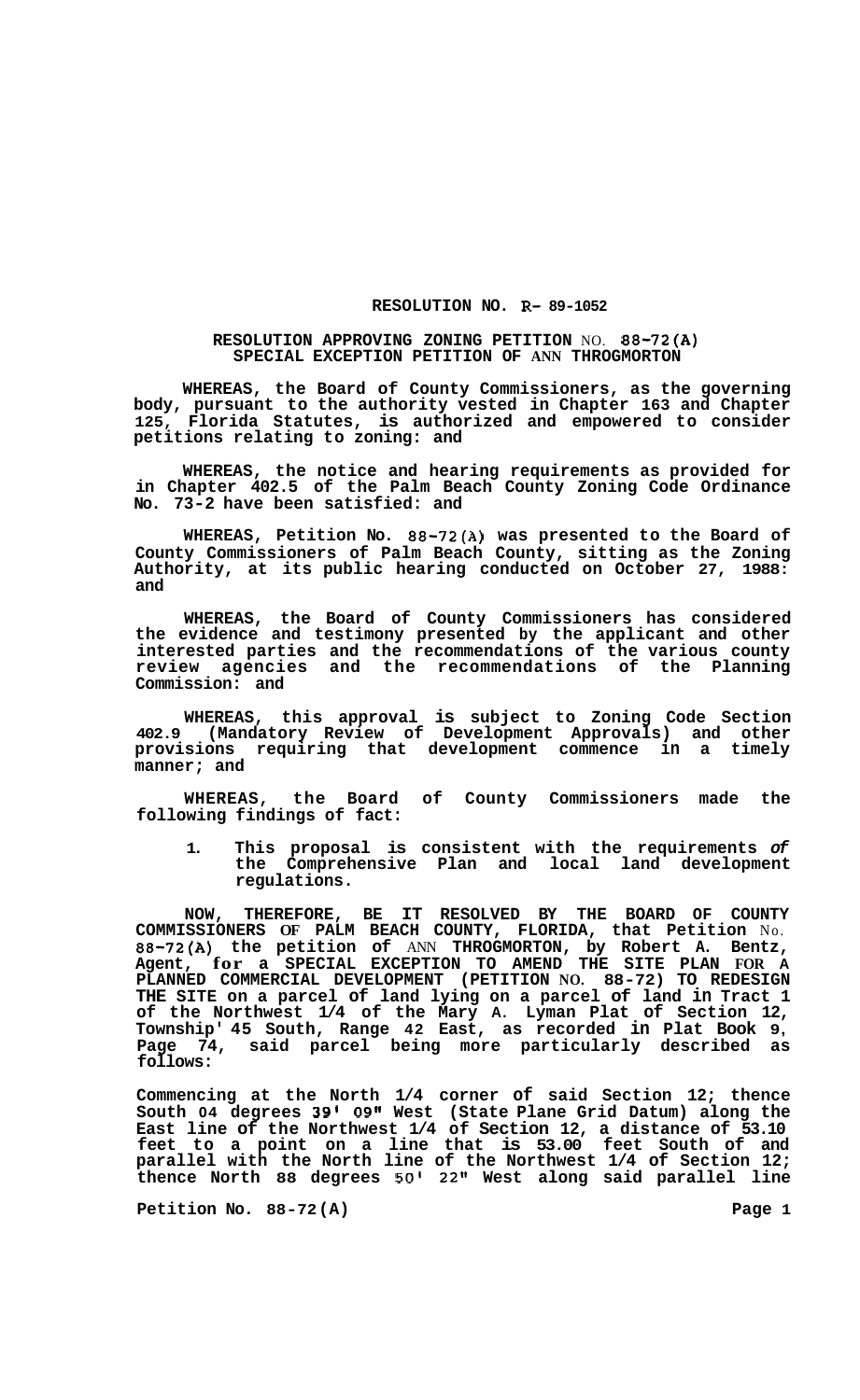**58.15 feet to the Point of Beginning: thence North 88 degrees 50l 22" West, 222.24 feet: thence South 03 degrees 11 feet 52" West, 243.72 feet: thence South 89 degrees 10' 58" East, 222.66 feet to a point of non-tangency being on a line that is 50.00 feet west of and concentric with the center line of Military Trail (SR 809)** : **thence northerly along said concentric line being an arc of a curve concave to the West having a radius of 11,409.16 feet: a central angle of 01 degree 13'** *02",* **a chord distance of 242.38 feet bearing North 03 degrees 06' 36" East, an arc distance of 242.38 feet to the Point of Beginning, being located on the southwest corner of the intersection of Hypoluxo Road and Military Trail (SR 809)** , **bounded on the north by Lake Worth Drainage District Lateral Canal No. 18, in a CG-General Commercial Zoning District, was approved as advertised, subject to the following conditions:** 

- **1. The developer shall comply with all previous conditions of approval, unless expressly modified herein.**
- **2. Condition No. 1 of Zoning Petition No. 88-72 which presently states:** 
	- **I1l. Prior to certification, the site plan shall be amended to reflect the following:** 
		- **a. The required setback for the gasoline pump island and canopy:**
		- **b. The required number of parking spaces:**
		- **c. The required stacking lanes for each gasoline pump island:**
		- **d. The relocation of the handicap space adjacent to the convenience store:**
		- **e. The dumpster shall be relocated to south of the car wash facility: and**
		- **f. Provide a twenty-five (25) foot landscape strip along Hypoluxo Road and Military Trail by relocating the required ten (10) percent interior landscape to the north and eastern perimeter landscape strips.'@**
	- *is* **hereby amended to read as follows:**

**"Prior to certification, the site plan shall be amended to reflect the following:** 

**a. The required setback for the gasoline pump island and canopy;** 

**Petition No. 88-72(A) Page 2**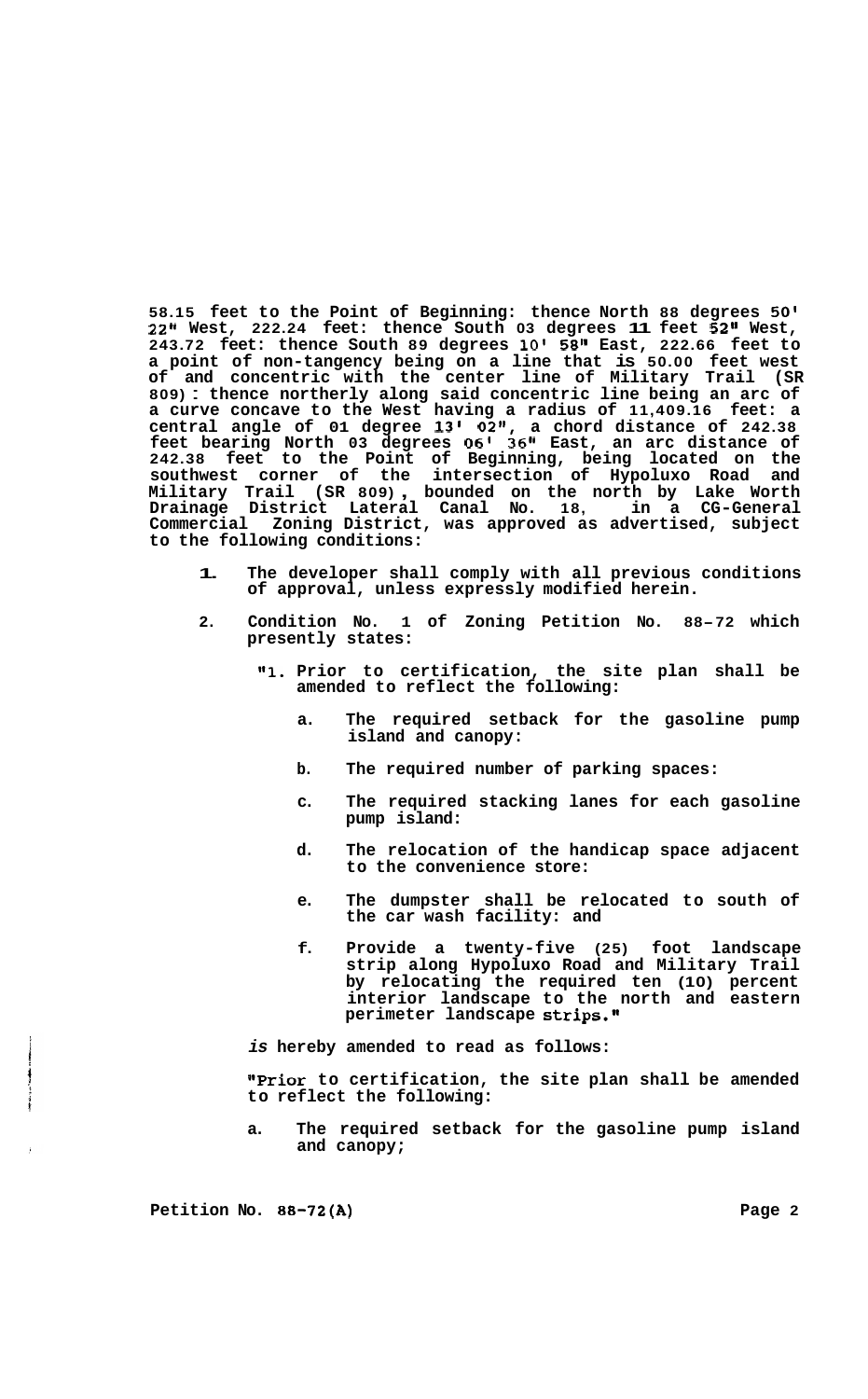- **b. The required stacking lanes for each gasoline Pump island;**
- **c. The relocation of the handicap space adjacent to the convenience store:**
- **d. The dumpster shall be relocated to south of the car wash facility; and,**
- **e. A twenty-five (25) foot landscape strip along Hypoluxo Road, and a fifteen (15) foot landscape strip along Military Trail."**
- **3. The required fifteen (15) foot landscape strip along Military Trail shall be planted with ten (10) to twelve (12) foot high native canopy trees spaced an equivalent of (20) feet on center supplemented with a thirty-six (36) inch high continuous hedge.**
- **4. Condition No. 2 of Zoning Petition No. 88-72 which presently states:** 
	- **"2. The proposed convenience store shall be re- oriented in a north-south direction in order to meet the required front setback and provide**  adequate stacking lanes."

**Is hereby deleted.** 

- **5. Condition No. 18 of Zoning Petition No. 88-72, which presently states:** 
	- **"18. The car wash shall be relocated twenty (20) feet to the west,**

**Is hereby deleted.** 

- **6. Condition No. 9 of Zoning Petition No. 88-72, which presently states:** 
	- **"9. Prior to July** *25,* **1988, or prior to site plan approval, whichever shall first occur, the property owner shall convey to Palm Beach County by road right-of-way warranty deed for Military Trail, 67 feet from centerline free of all encumbrances and encroachments, Petitioner shall provide Palm Beach County with sufficient documentation acceptable to the Right-of-way Acquisition Section to ensure that the property is free of all encumbrances and encroachments. Right- of-way conveyances shall also include "Safe Sight Corners11 where appropriate at intersections as determined by the County Engineer."**

**Petition No. 88-72 (A) Page 3**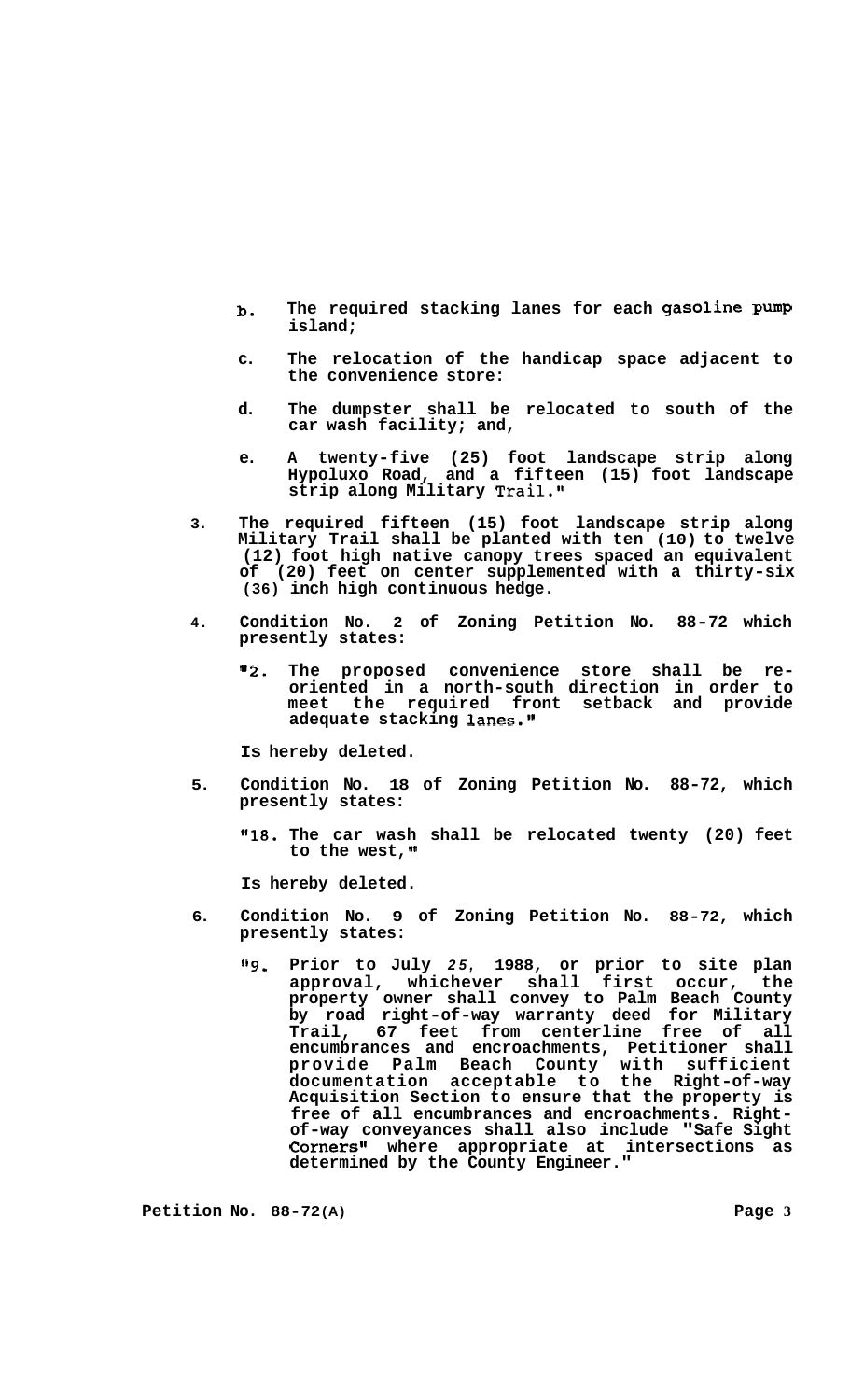**Is hereby amended to read:** 

**"Prior to December 15, 1988, the property owner shall convey to Palm Beach County by road right-of-way warranty deed for Military Trail, 67 feet from centerline, free of all encumbrances and encroachments. Petitioner shall provide Palm Beach County with sufficient documentation acceptable to the Right-of-way Acquisition Section to ensure that the property is free of all encumbrances and encroachments. Right-of-way conveyances shall also include "Safe Sight Corners" where appropriate at intersections as determined by the County Engineer. I'** 

- **7. The northern boundary of the required landscape strip shall be 78.82 feet from the centerline of Hypoluxo Road and shall extend south for a distance of twentyfive (25) feet. All landscape material shall be located within the southern seven (7) feet of the twenty-five (25) foot strip, south of the southern boundary of the thirty-five (35) foot Lake Worth Drainage District Canal easement.**
- **8. The air/vacuum pumps shall be relocated to the southwest portion of the site within the space allocated for the three (3) westernmost parking stalls.**
- **9. Condition No. 12 of Zoning Petition No. 88-72 presently states:** 
	- **"12. The petitioner shall convey to the Lake Worth Drainage District the North 17-20' of the subject property as shown on the survey submitted for the required right-of-way for Lateral Canal No. 18, by Quit Claim Deed or an Easement Deed in the form provided by said District within ninety (90) days of the approval of the Resolution approving this project"**

**Is hereby amended to read as follows:** 

**"The petitioner shall convey to the Lake Worth Drainage District an additional 18' easement deed concurrent with the conveyance of the road right-of-way as established in Condition No. 6 above. The easement deed shall be in the** form **provided by said district."** 

**10. Failure to comply with any conditions of approval may result in the denial or revocation** of **a building permit; the issuance of a stop work order; the denial**  of **a Certificate of Occupancy on any building or structure; or the denial or revocation of any permit or approval for any developer-owner, commercial-owner, lessee, or user of the subject property. Appeals from** 

**Petition No. 88-72 (A) Page 4**